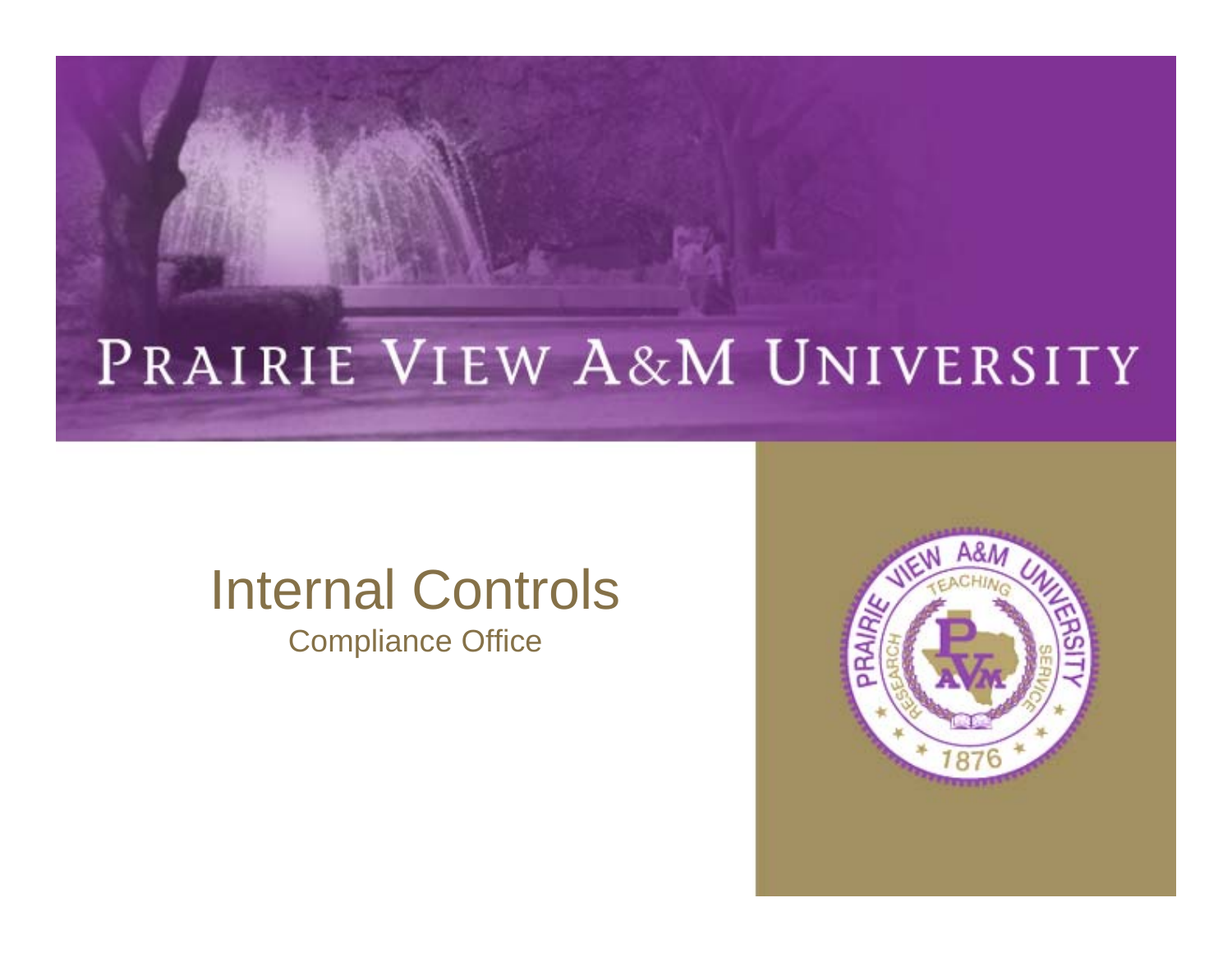#### What Is Control?

- A control is an action taken by management to enhance the likelihood that established objectives and goals will be achieved.
- Sufficient and effective management of control is performed daily throughout each job function.
- •• Management plans, organizes, and directs the performance of sufficient actions to provide reasonable assurance that objectives and goals will be achieved.
- Control is the result of proper planning, organizing, and directing by management.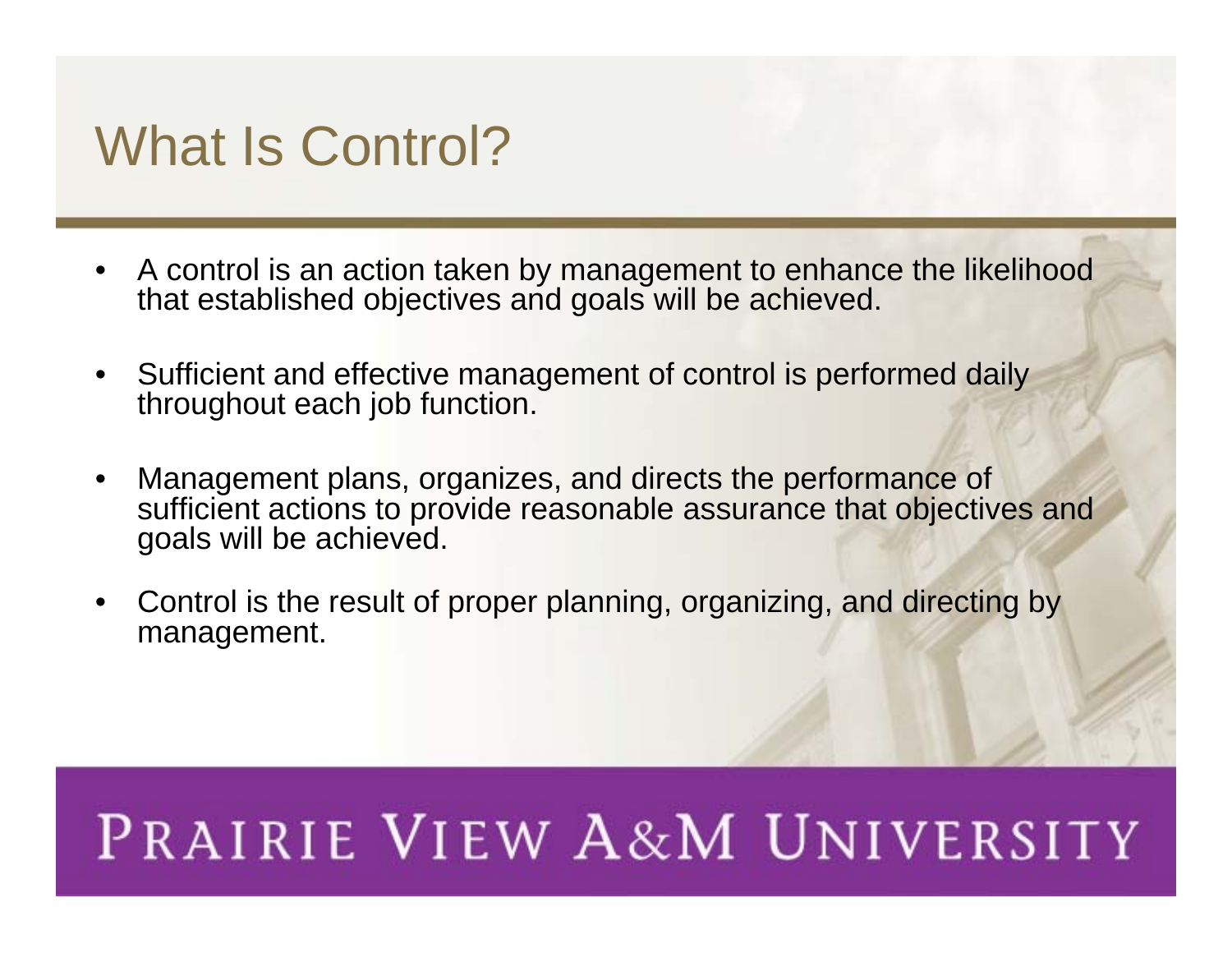#### What are Internal Controls?

- Internal Control is a process within an organization designed to provide reasonable assurance regarding the achievement of the following primary objectives:
	- $-$  The reliability and integrity of information
	- Compliance with policies, plan, procedures, laws, regulations, and contracts
	- $\hspace{0.1mm}-\hspace{0.1mm}$  The safeguarding of assets
	- The economical and efficient use of resources
	- The accomplishment of establish objectives and goals for operations or programs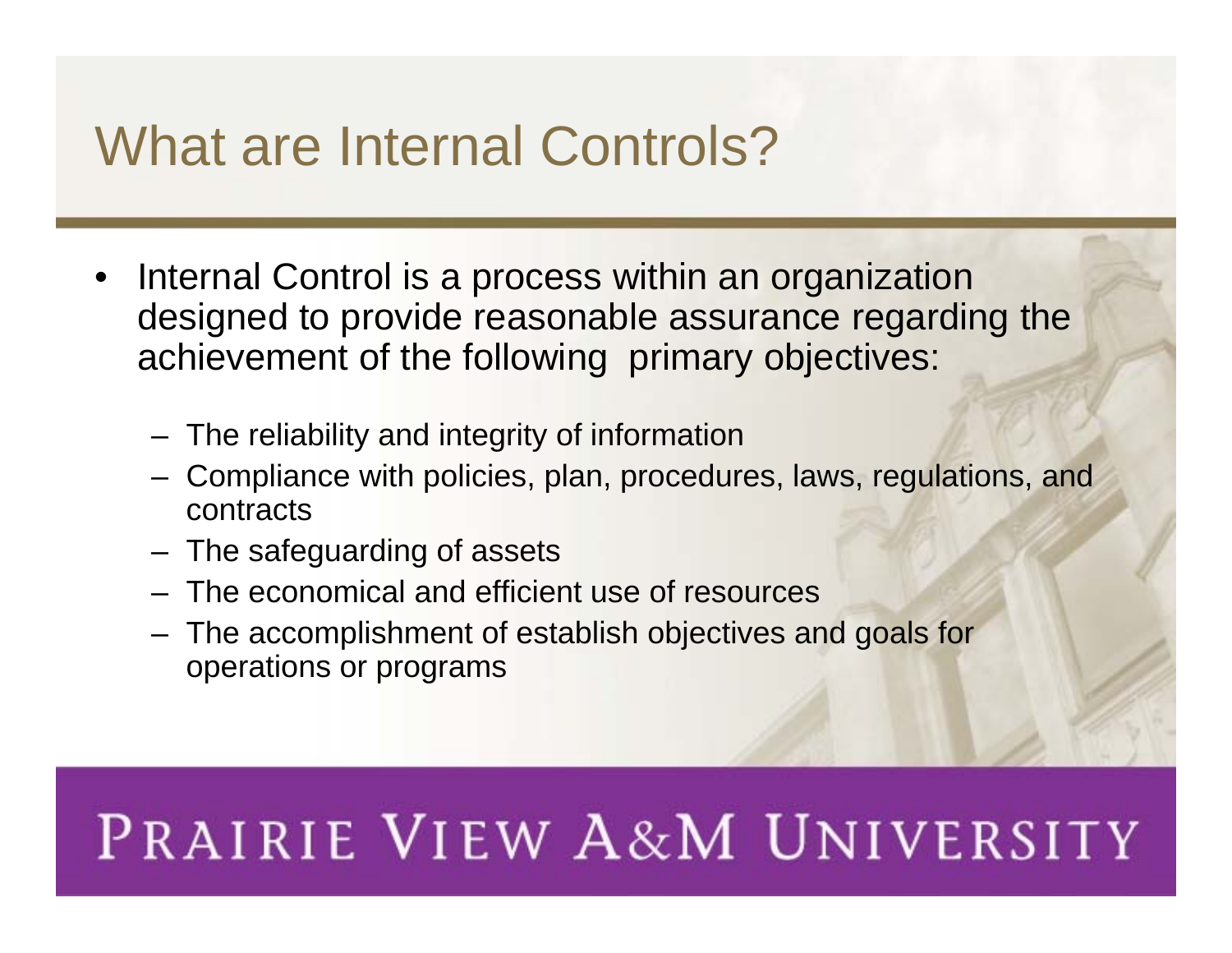#### Examples of Internal Controls

- Some examples of internal control include:
	- Written policies and procedures
	- $-$  Locking your office to discourage theft
	- Making sure there is segregation of duties so that employees who have access to assets do not have access to records related to those assets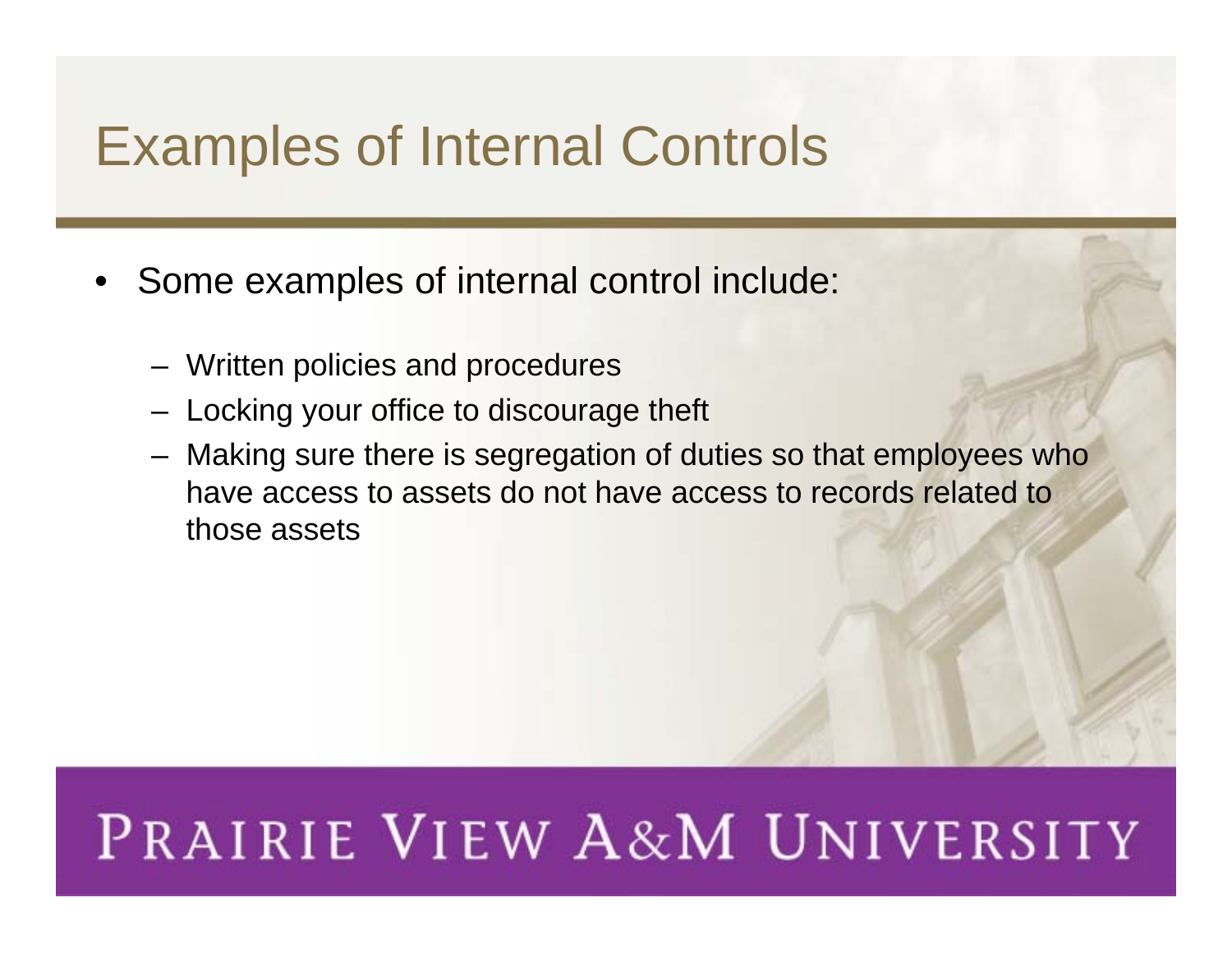### Types of Internal Control

- Control activities are actions that supported by policies and procedures that help assure that management risk directives are carried out properly and timely.
- A control should be appropriate, practical, reliable, simple, complete, operational, usable, cost-effective, timely, meaningful, reasonable, and consistent.
- Three types of controls apply to Operational Audits:
	- Directive
	- Preventive
	- Detective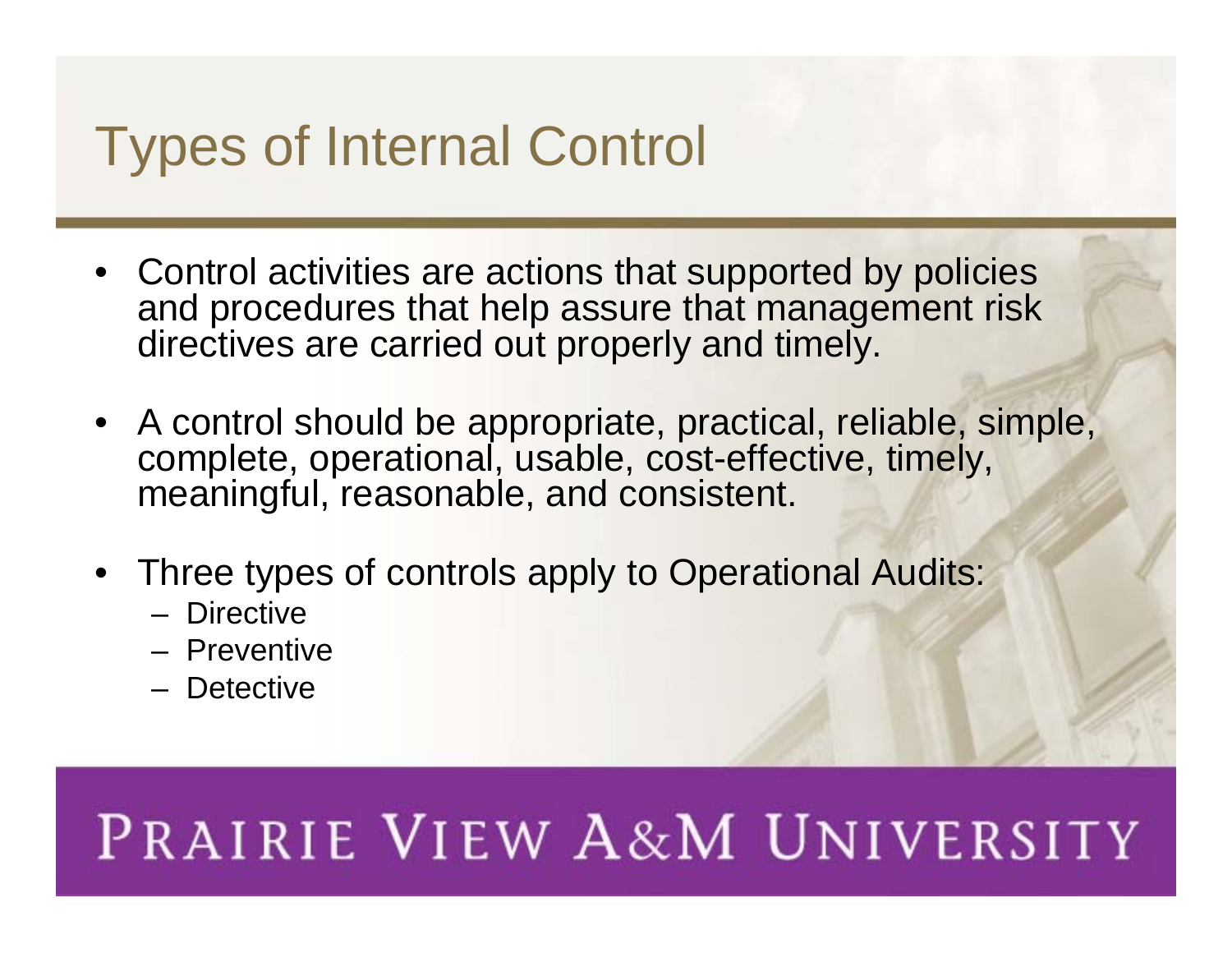#### Examples of Directive Controls

- Directive Controls are actions taken to cause or encourage a desirable event to occur. They are broad in nature and apply to all situations.
	- Organization structure
	- Policies
	- Procedures
	- Management directives
	- Guidance statements
	- Circulars
	- Job\position descriptions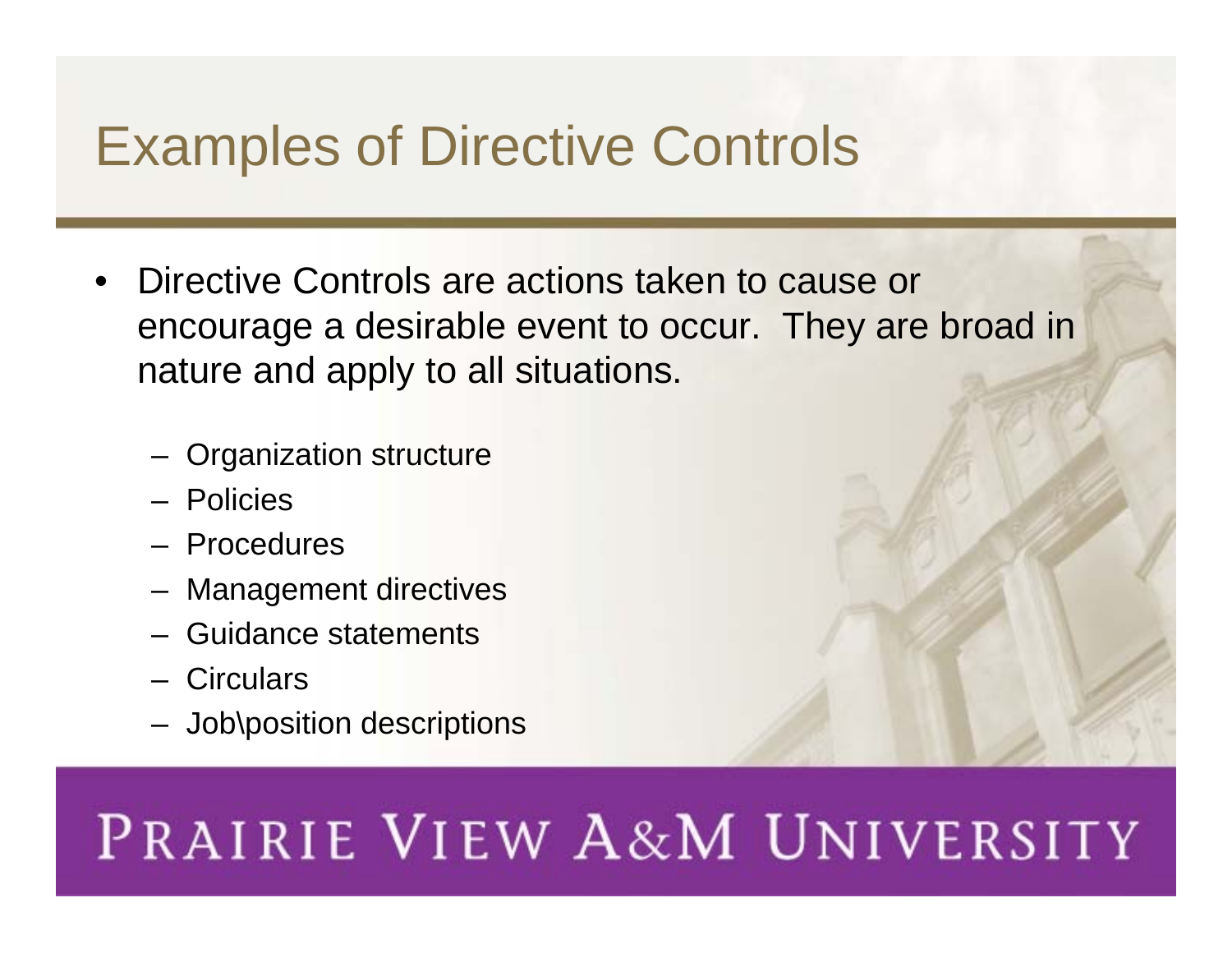#### Examples of Preventive Controls

- Preventive Controls deter undesirable events.
	- Segregation of duties
	- $-$  Timely reconciliation of accounts
	- Restricted areas, money safes, controls over night collections
	- Plans, goals, budgets, and comparison of the actual with budgets
	- Procedure manuals
	- An adequate check on prior employment background for all new employees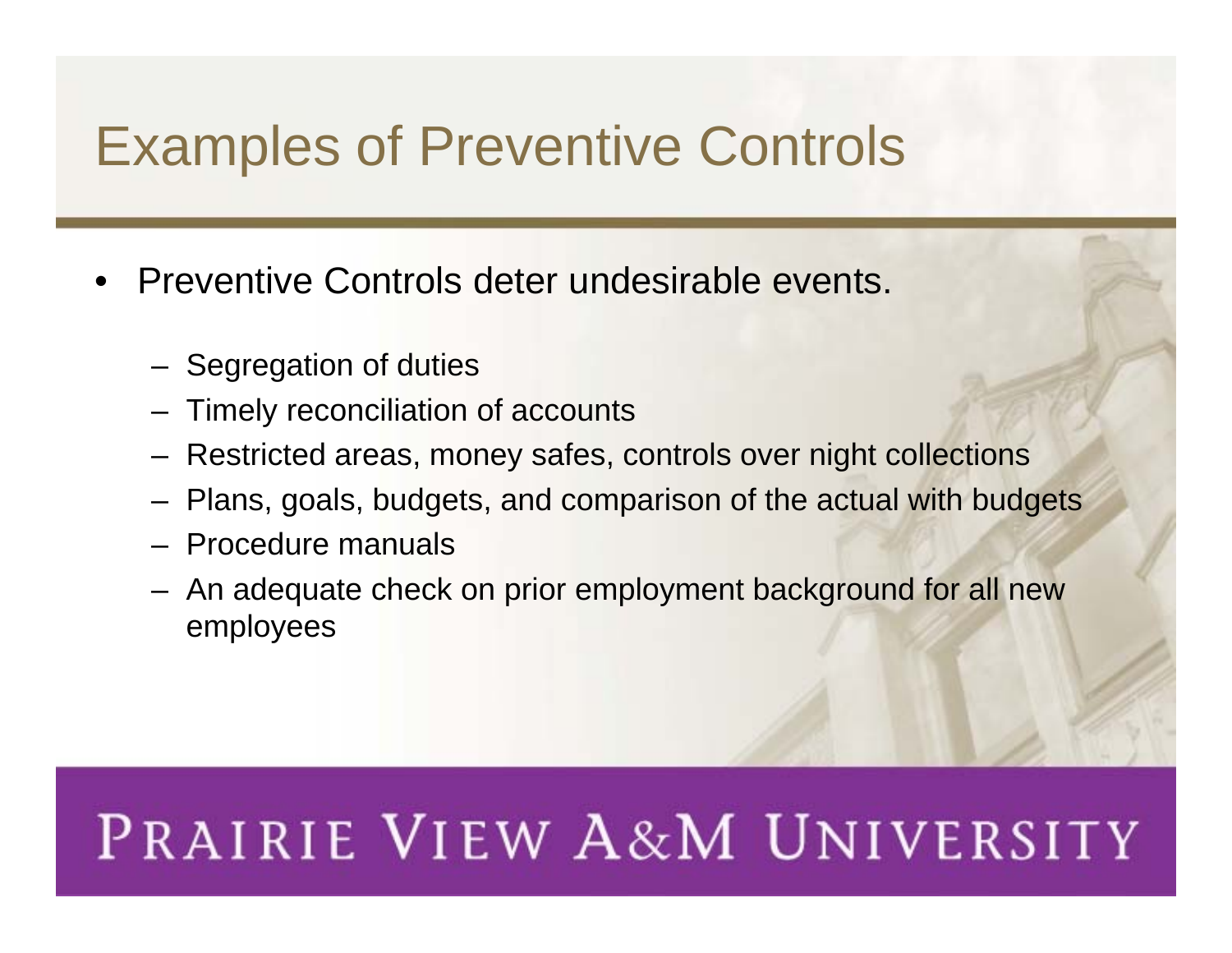#### Examples of Detective Controls

- Detective Controls detect undesirable events so corrective actions can be taken.
	- Perform an aging analysis of account receivable accounts
	- $-$  Establish inspection procedures for incoming materials
	- Have the personnel department authorize the hiring of all employees, set pay levels and pay rate changes;
	- Ensure that there exist management approvals; dual controls; system access controls; supervisory review
	- Implement an work order system to track maintenance costs
	- Use pre-numbered checks
	- Require all employees to take annual vacation
	- Conduct periodic audits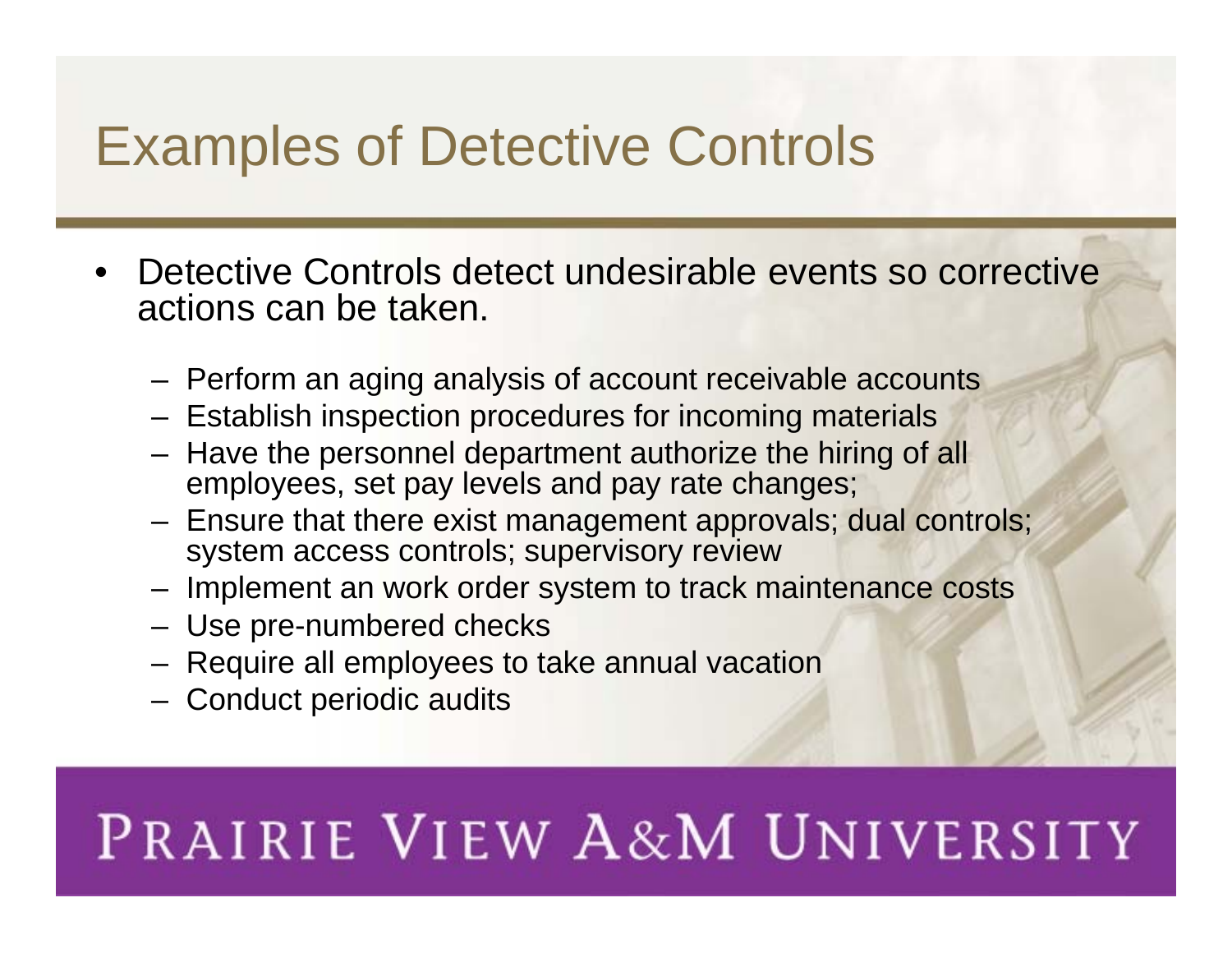#### Who Is Responsible?

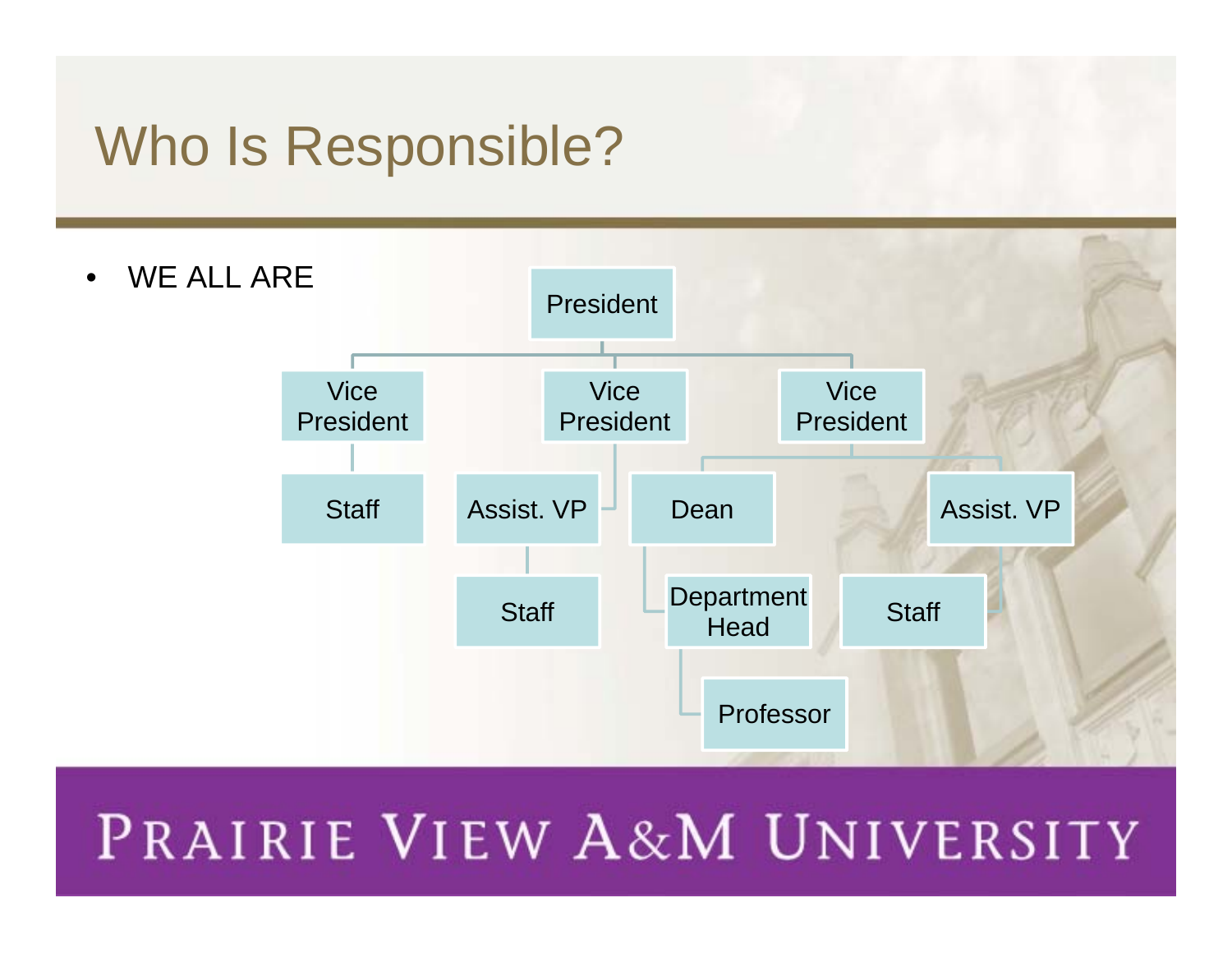#### Management's Responsibility

- • Management assures appropriate controls are in place for all operations.
- • Management is responsible for ensuring internal controls are established and functioning to achieve the mission and objective of the Unit.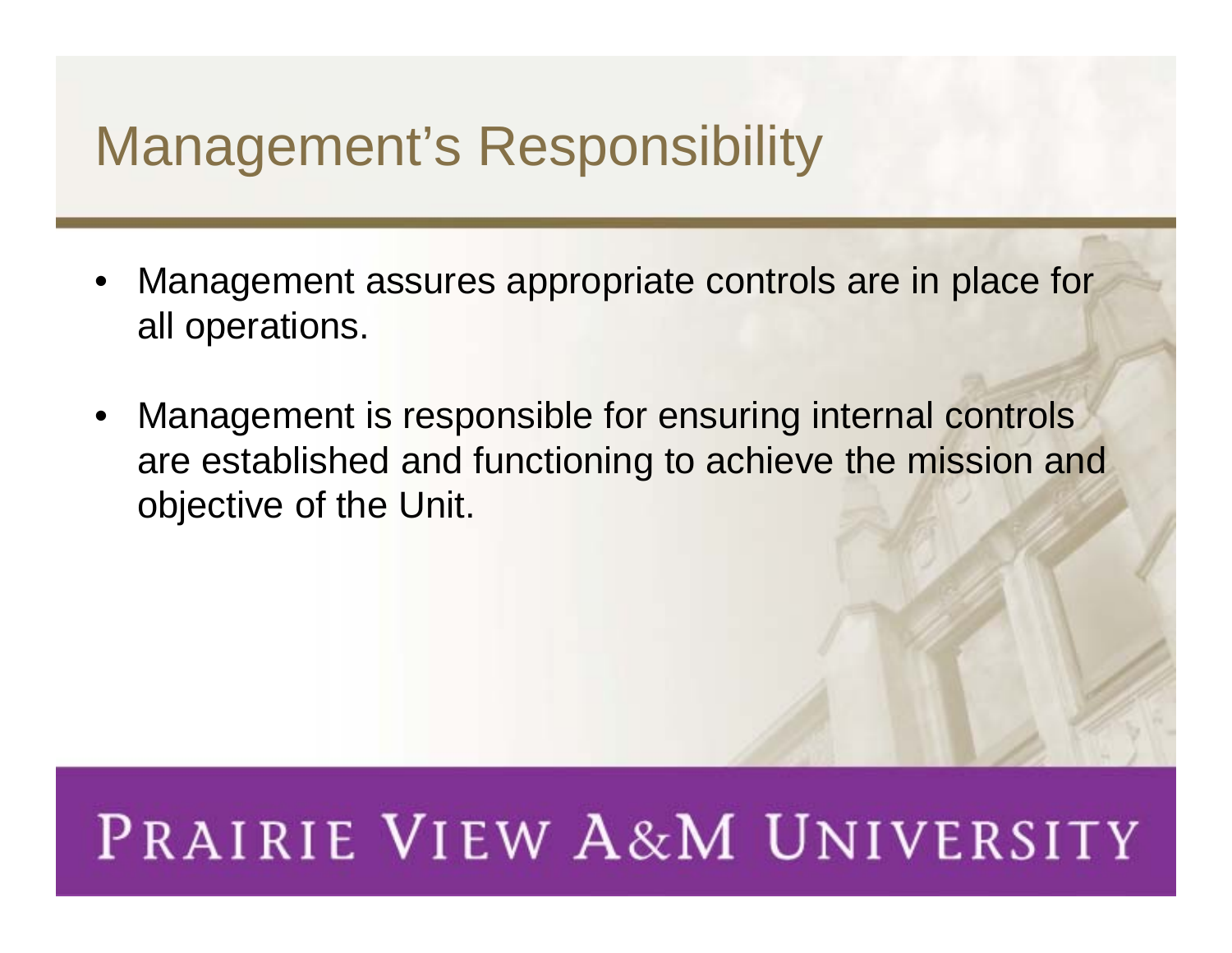#### Employee's Responsibility

- Every employee must follow controls, report problems, and provide feedback for improvements of job functions by:
	- Fulfilling the duties and responsibilities established in his/her job description
	- Meeting applicable performance standards
	- Attending education and training programs to increase awareness and understanding
	- Taking all reasonable steps to safeguard assets against waste, loss, and unauthorized use
	- Reporting breakdowns in internal control systems to your supervisor or the Compliance Office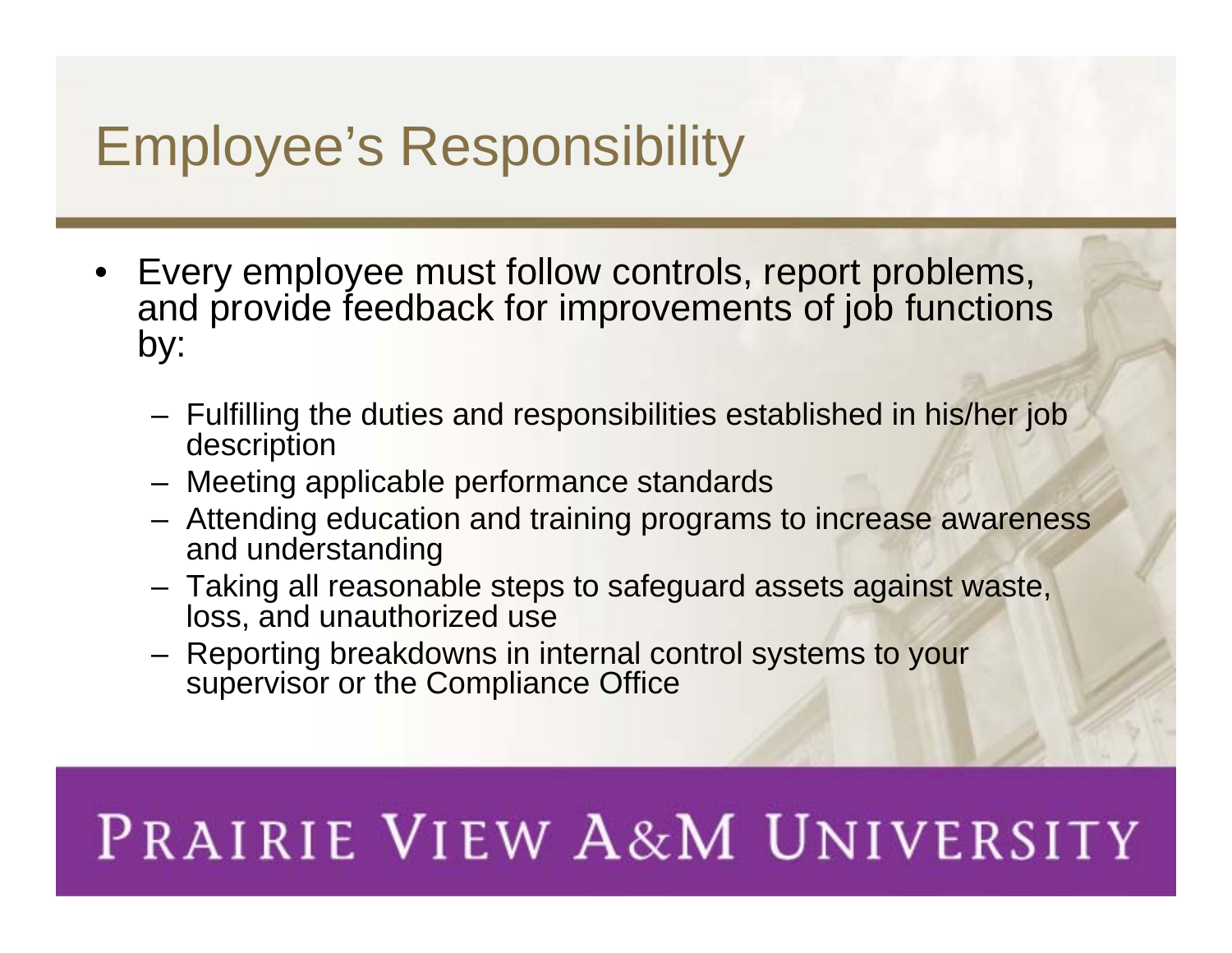#### Internal Controls Why Should We Have Them?

- • An effective internal controls system will reduce the risk of fees and penalties, serious lawsuits, or become the target of increased auditing activity.
- •Internal Controls ensures that Prairie View *CARES* by:

Compliance with regulations, procedures and guidelines Accomplishment of the campus' mission Reliable and accurate information/data Efficient use of resources Safeguard assets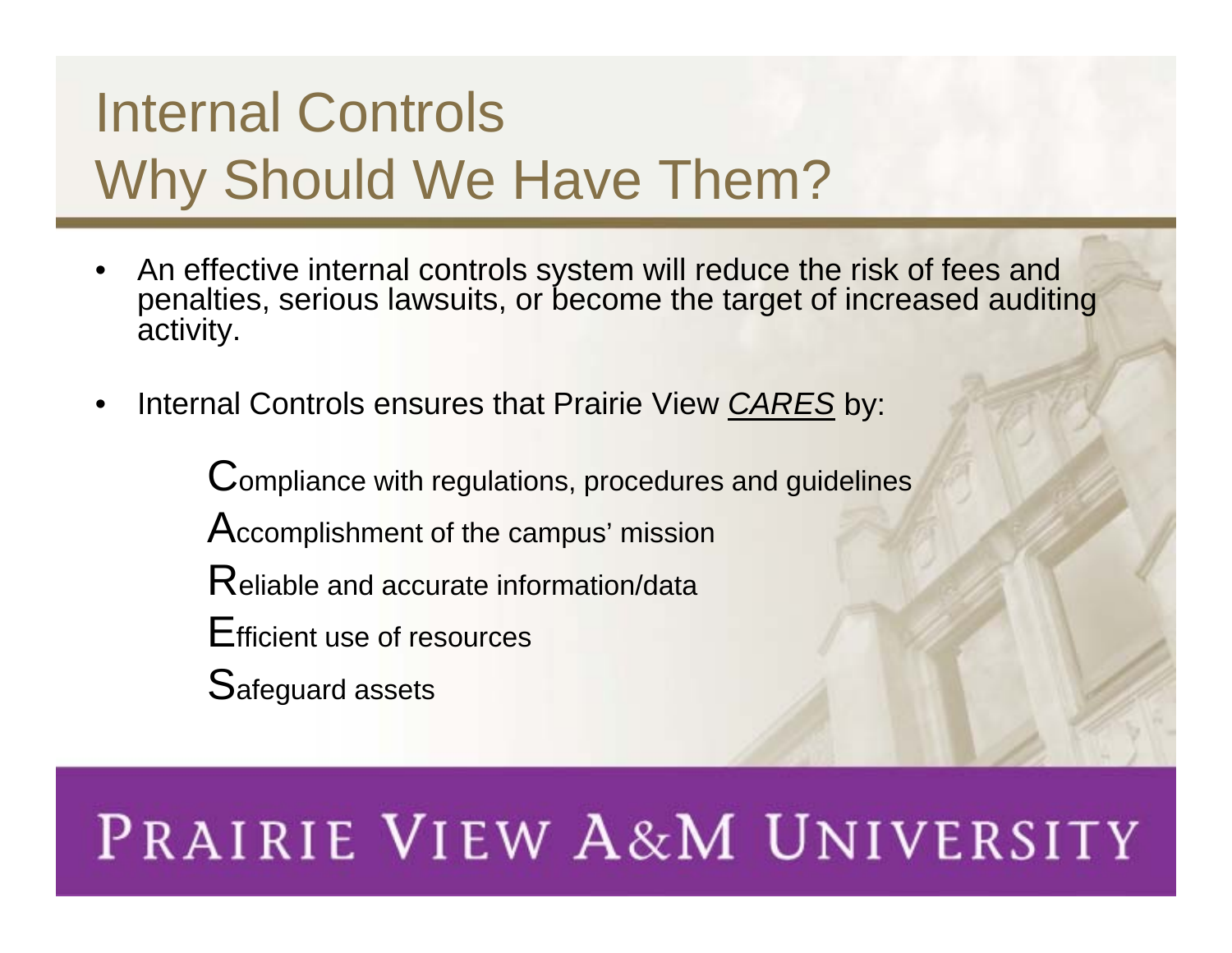

- To ensure adherence to laws, regulations, procedures, guidelines and management directives.
- • Prairie View must conduct its activities, and often take specific actions, in accordance with applicable laws and regulations. These laws and regulations establish minimum standards of behavior.

More information on Prairie View's compliance objectives can be found at [www.pvamu.edu](http://www.pvamu.edu/) Forms, Policies & Reports >> Policy Library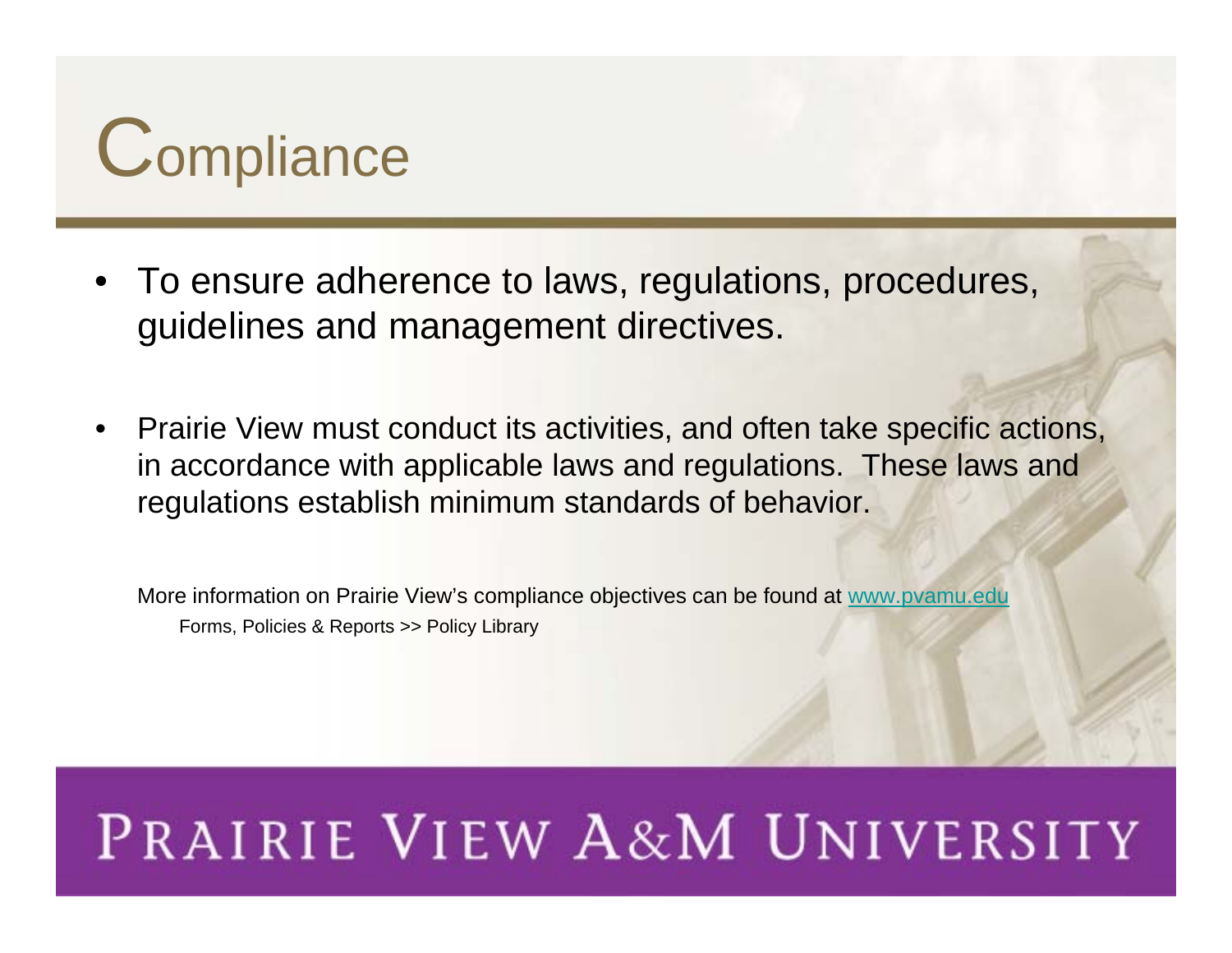# Accomplishment

- Accomplishment of the campus' mission, pulling together all the goals and objectives throughout the campus.
- • Prairie View A&M University is dedicated to excellence in teaching, research and service. It is committed to achieving relevance in each component of its mission by addressing issues and proposing solutions through programs and services designed to respond to the needs and aspirations of individuals, families, organizations, agencies, schools, and communities--both rural and urban. Prairie View A&M University is a stateassisted institution by legislative designation, serving a diverse ethnic and socioeconomic population, and a land-grant institution by federal statute.

More information on Prairie View's mission objectives can be found at [www.pvamu.edu](http://www.pvamu.edu/) About PVAMU >> PVAMU Mission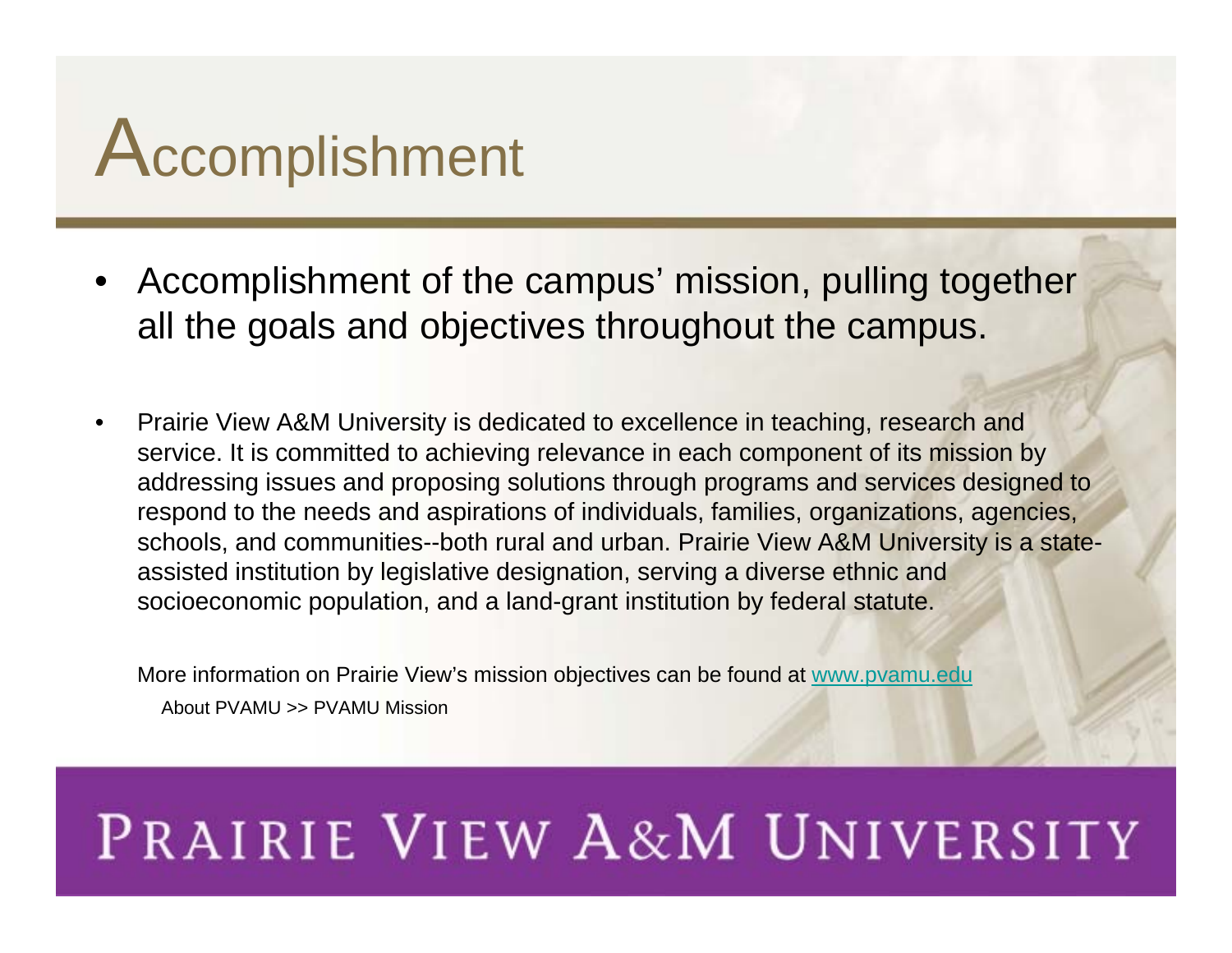

- To develop and maintain reliable financial/management data and to accurately present that data in timely reports.
- • To improve accountability, departments must perform monthly reviews of the Statements of Accounts provided by the Financial Accounting Reporting and Procurement Office (FARP). The review will provide an opportunity to ensure accuracy of revenues and expenditures, that they are credited/charged to the proper account, and provide an audit trail.

More information on Prairie View's reliable objective can be found at [www.pvamu.edu](http://www.pvamu.edu/) Forms, Policies & Reports>>Policy Library>>Administrative Memoranda>>Fiscal Year 08-10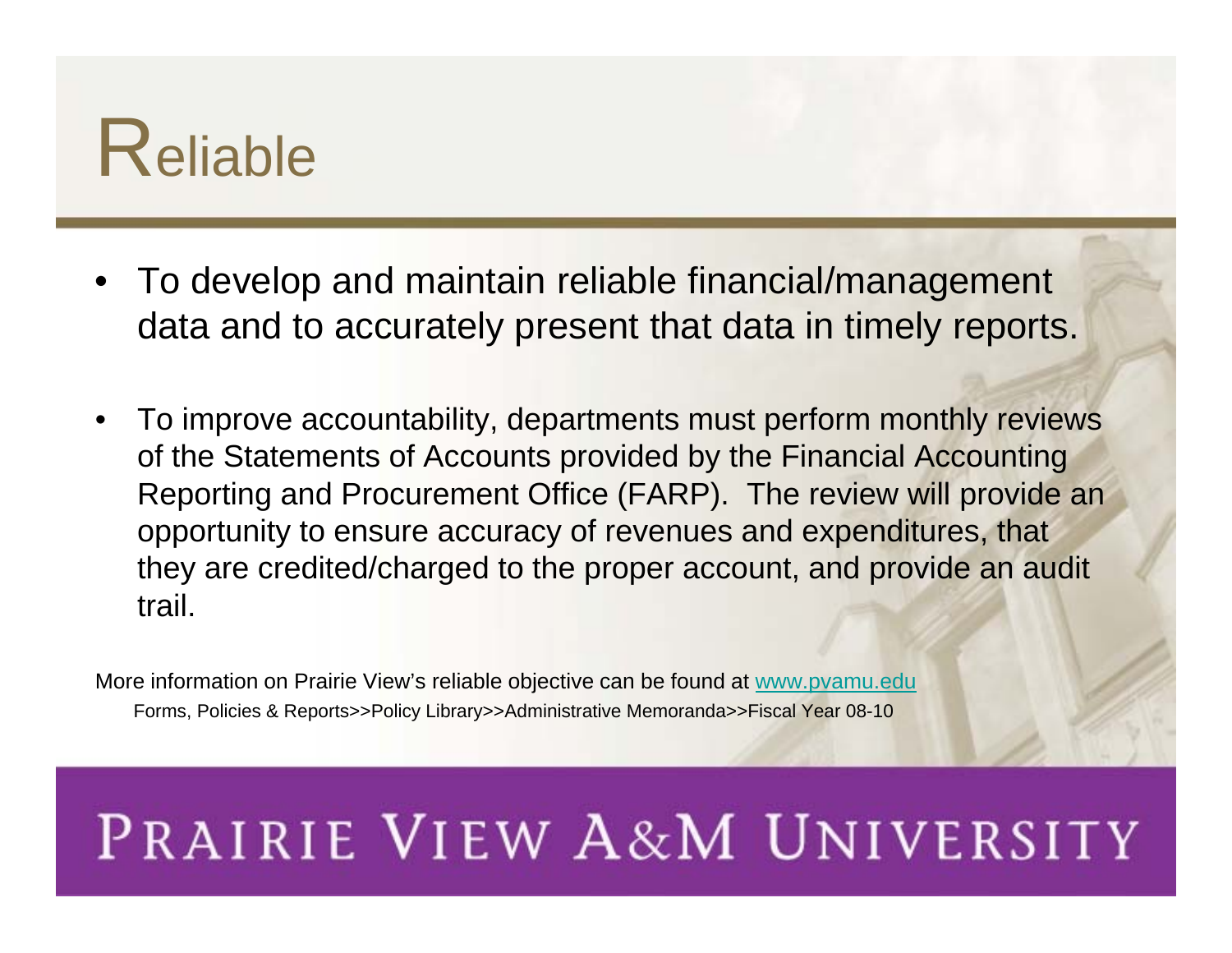

- Promote efficient, orderly, economical, and effective operations and produce quality products and services consistent with Prairie View's mission.
- • Prairie View A&M University has taken steps to reduce its utility usage. All employees are asked to turn off their computers, monitors, lights, etc, whenever they leave their offices. See VPBA Memo FY09-55

More information on Prairie View's economical objectives can be found at [www.pvamu.edu](http://www.pvamu.edu/) Forms, Policies & Reports>>Policy Library>>Administrative Memoranda>>Fiscal Year 08-09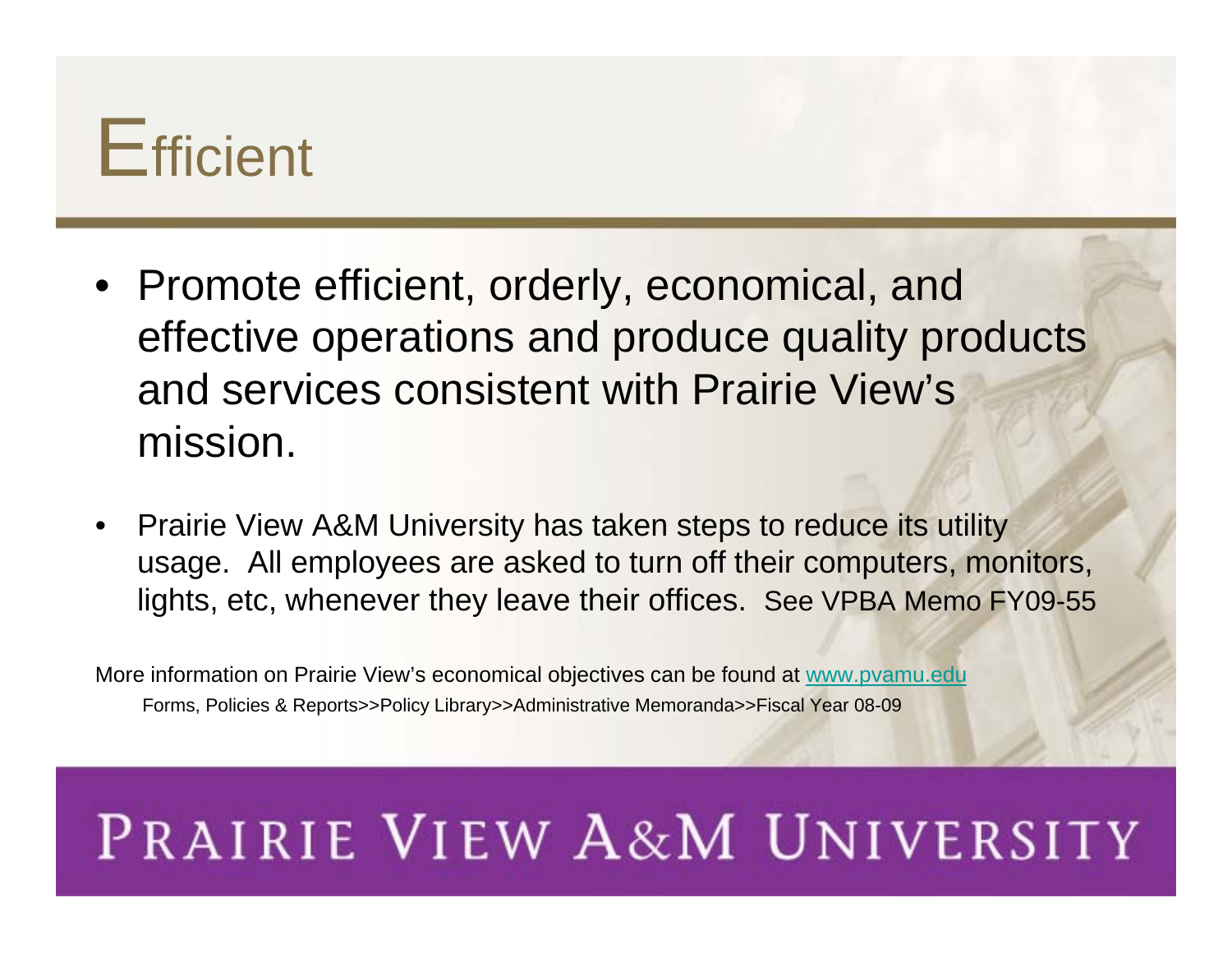

- Safeguard assets against loss due to waste, abuse, mismanagement, errors, and fraud.
- Typically, access controls are the best way to safeguard assets. Examples of access controls are as follows:
	- locked doors
	- locked filing cabinets
	- guards
	- terminal locks
	- computer passwords
	- data encryptions

More information on Prairie View's objectives for safeguarding of assets can be found at <u>www.pvamu.edu</u> Forms, Policies & Reports >> Policy Library >> 40 Accounting & Safeguarding of Assets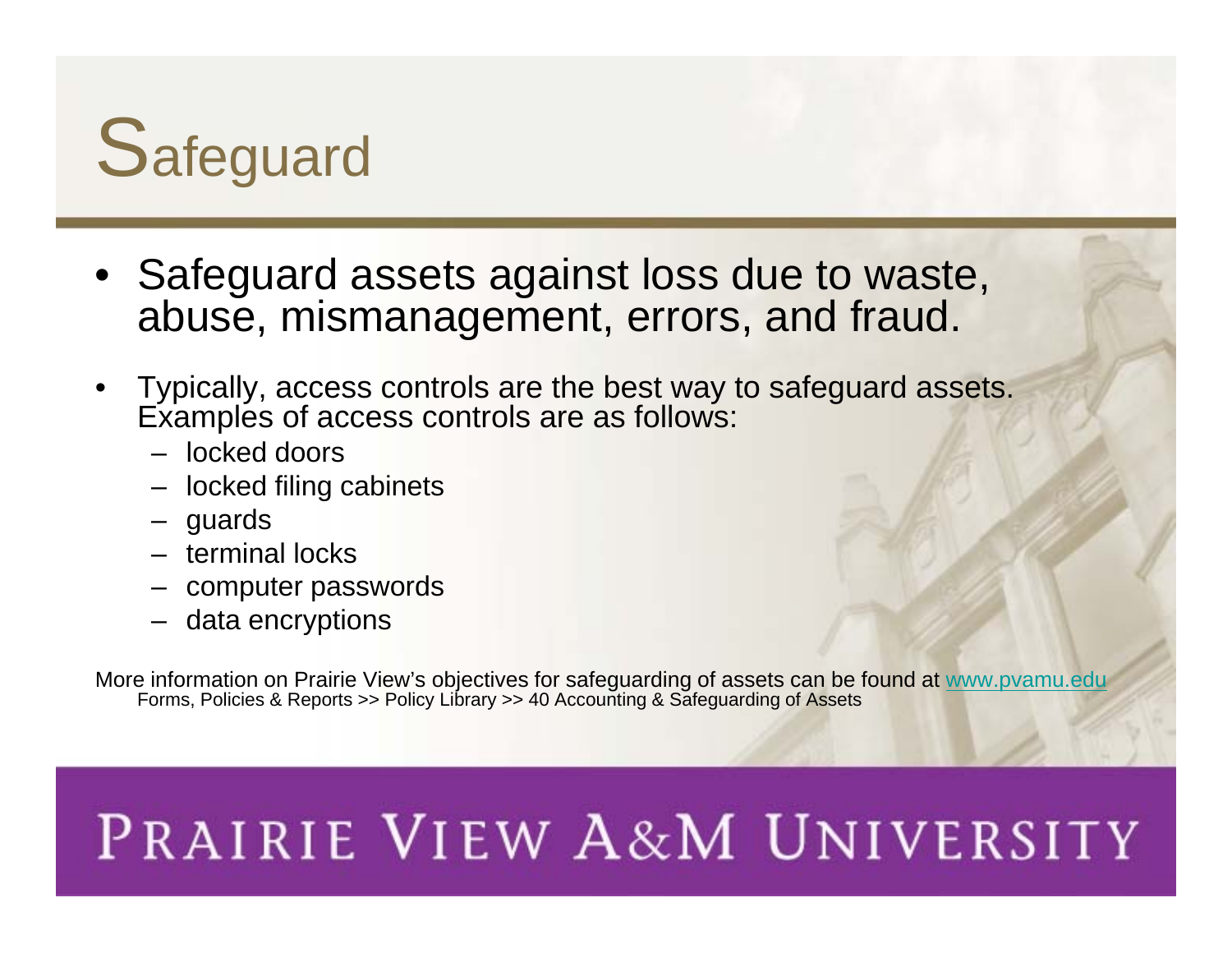### What Could Go Wrong?

- Weak controls may not show up immediately and certain signs point to this deficiency:
	- Inability to meet upper management's deadlines for supplying information
	- Incorrect or unclear information
	- $-$  Incomplete forms
	- Unusually high employee turnover
	- Crowded and poorly organized files would require extra effort to locate material
	- Poor employee morale
	- Over payment of checks
	- Stolen money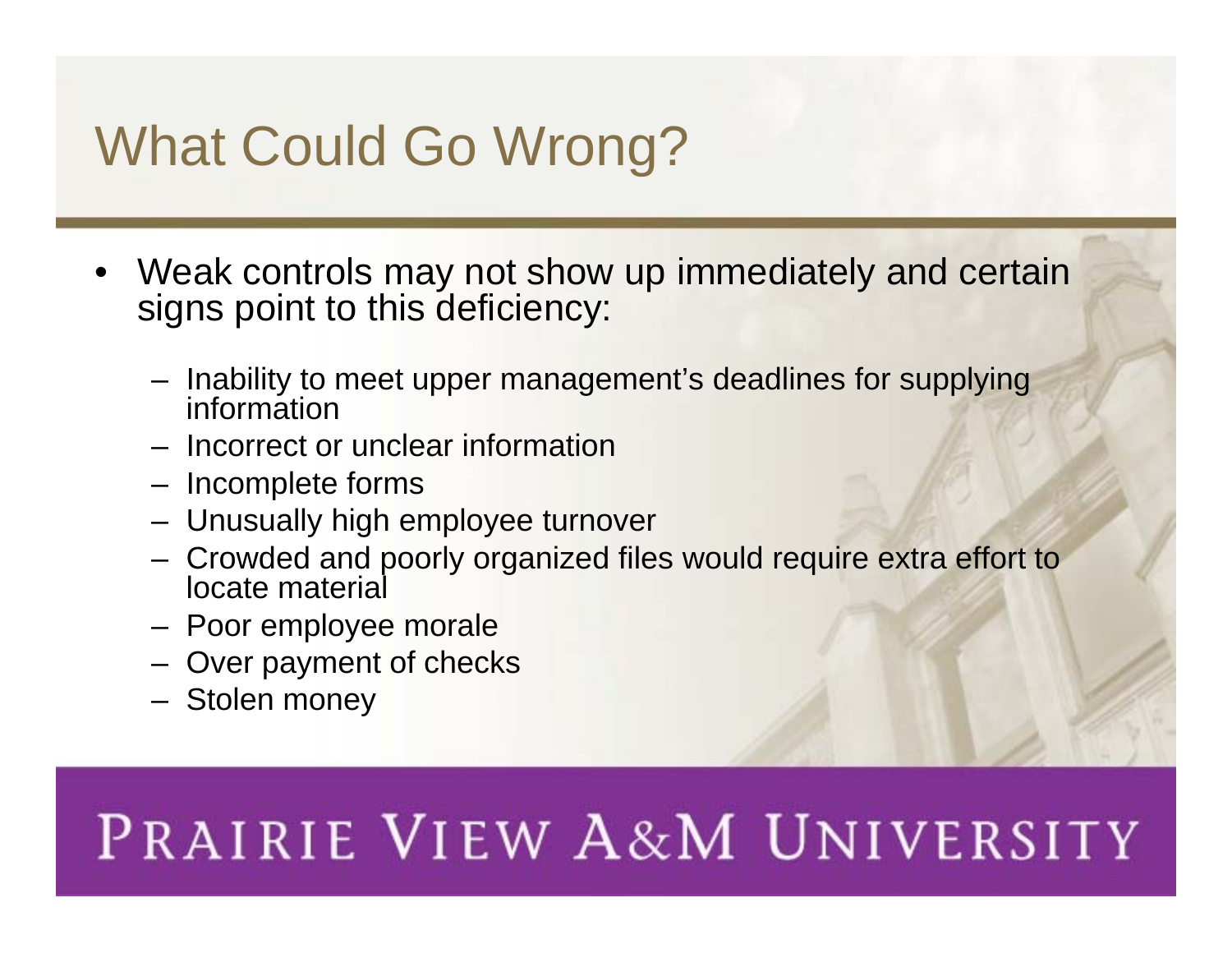### How Can We Keep the System Working?

- • Monitoring is the assessment of internal control performance over time.
	- It is accomplished by ongoing supervision of processes and workflow.
- • Evaluations of internal control such as:
	- Self-Assessment
	- Peer Reviews
	- PVAMU Compliance Office
	- Texas A&M University System (TAMUS)
	- State Auditor's Office (SAO)
	- Texas Workforce Commission (TWC)
	- Comptrollers Office, and
	- National Collegiate Athletic Association (NCAA)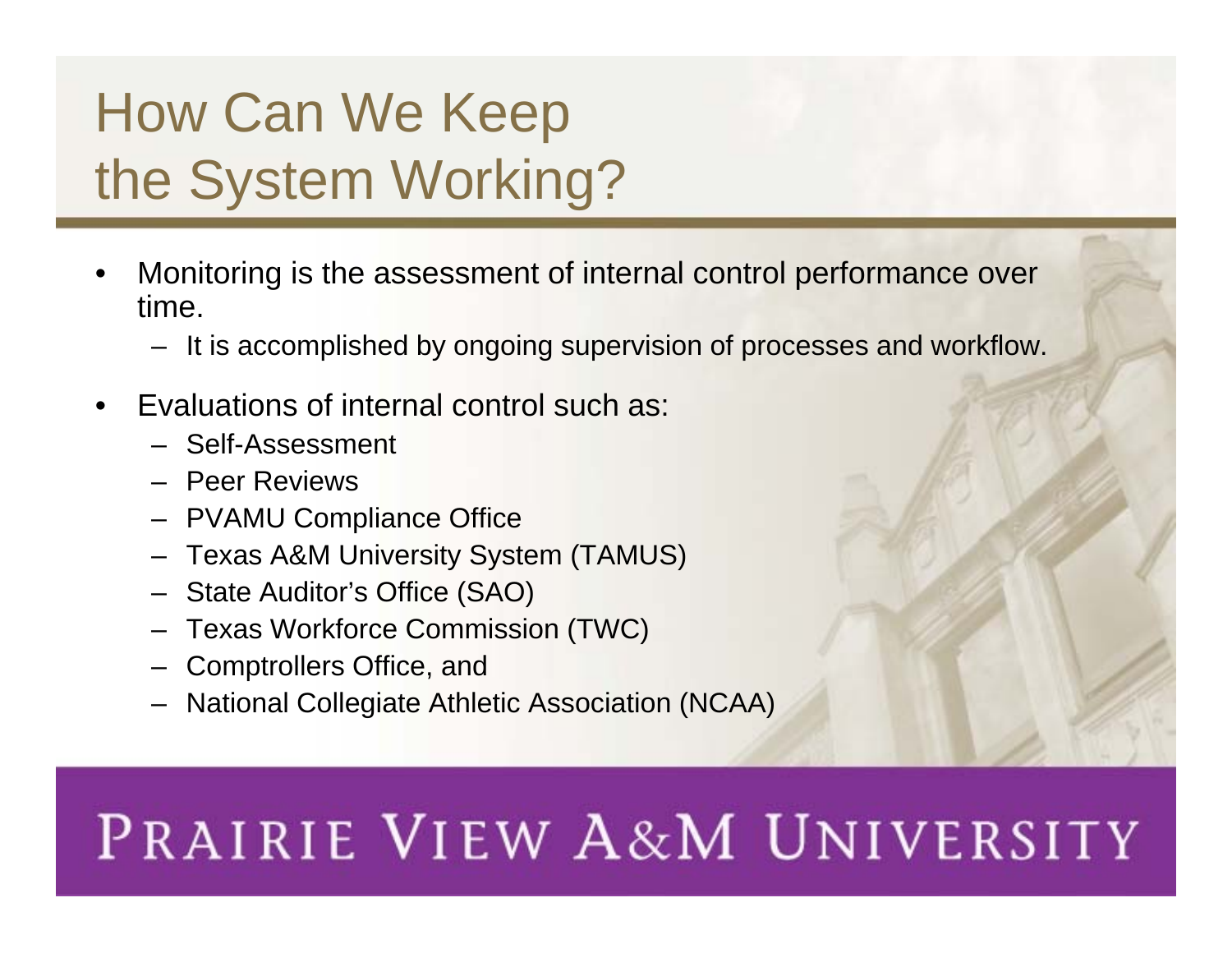#### Recap Of Internal Controls

- • Understanding the (who, what, when, where, why, & how) of internal controls **W**ho is responsible for ensuring internal control?
	- 9 *We all are*
	- **W**hat is a control?
		- 9 *Any action taken by management to ensure objectives are achieved and jobs are completed*
	- **W**hen does control occur?
		- 9 *All of the time*
	- **W**here does control occur?
		- 9 *Through policies and procedures and unit processes*
	- **W**hy is control needed?
		- 9 *To ensure the job is accomplished*
	- **H**ow do you ensure control and keep your Unit functioning?
		- 9 *Monitoring and Evaluation*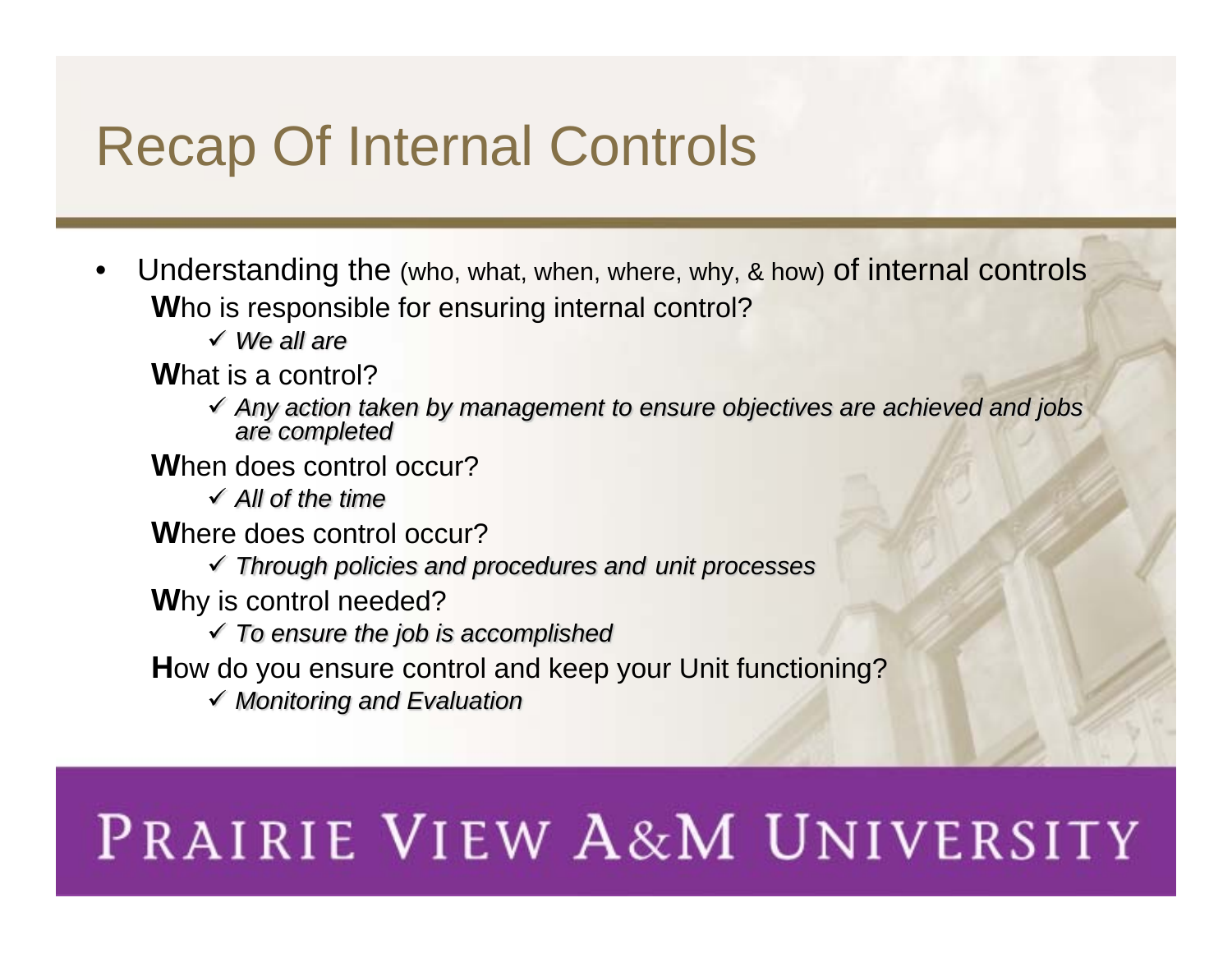#### Control Exercise

- •Identify one of the following objectives:
	- $-$  Ensure your children get to school on time
	- $-$  Ensure that you have a fabulous vacation
	- Ensure you don't get stranded in your car
	- Ensure you recognize your friends and family on holidays and birthdays
- What controls are in place to help you meet the objective?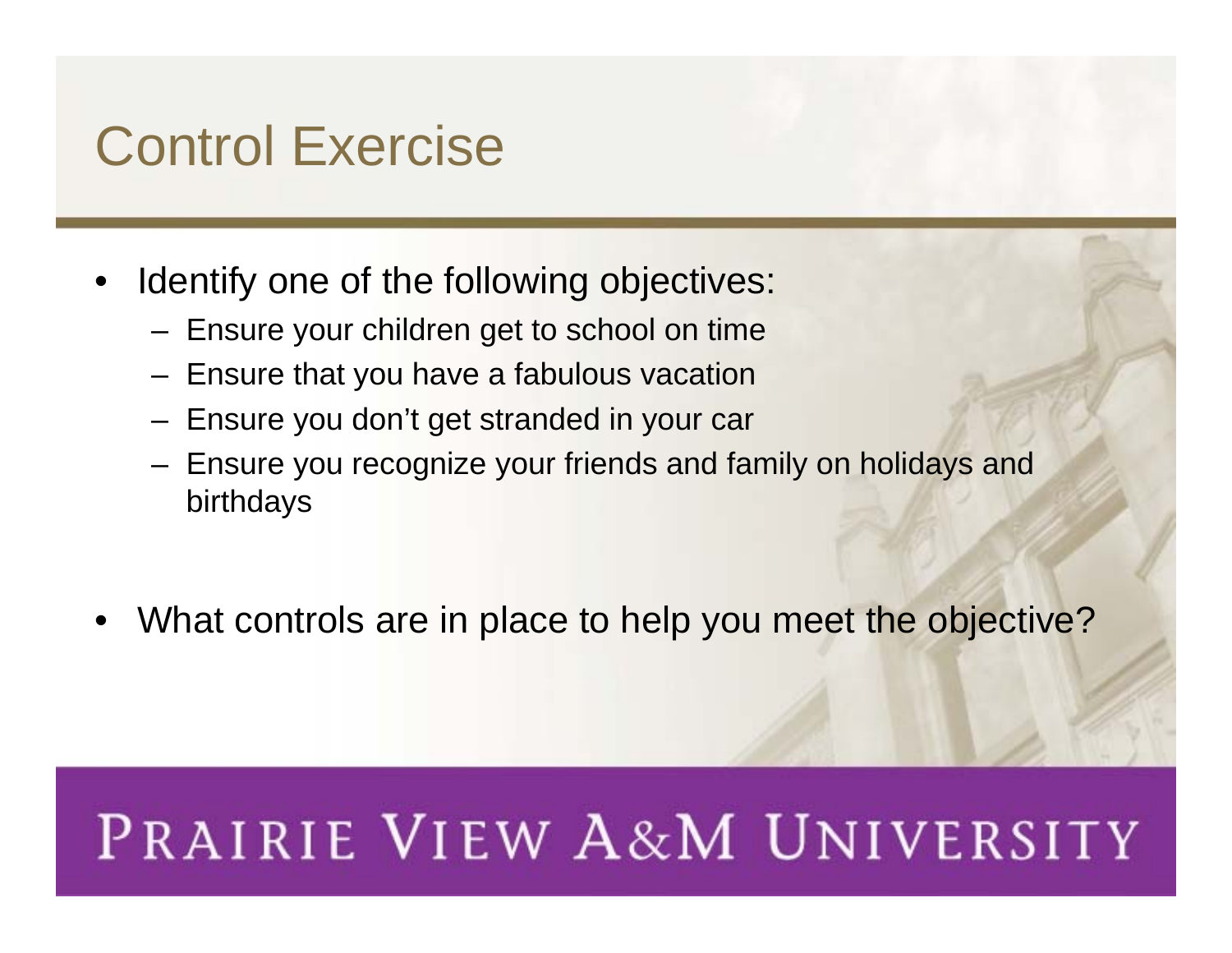#### Was your objective achieved?

- If your objective was not achieved, what hinders you from meeting your objective?
- • How to meet your objective:
	- $-$  Define your objective
	- $-$  Define the steps of the process
	- $-$  Define the controls of the process
	- Define the control weakness or redundancy of the process
	- Define the risks
	- How can we improve or what control should be in place to ensure we achieve our objective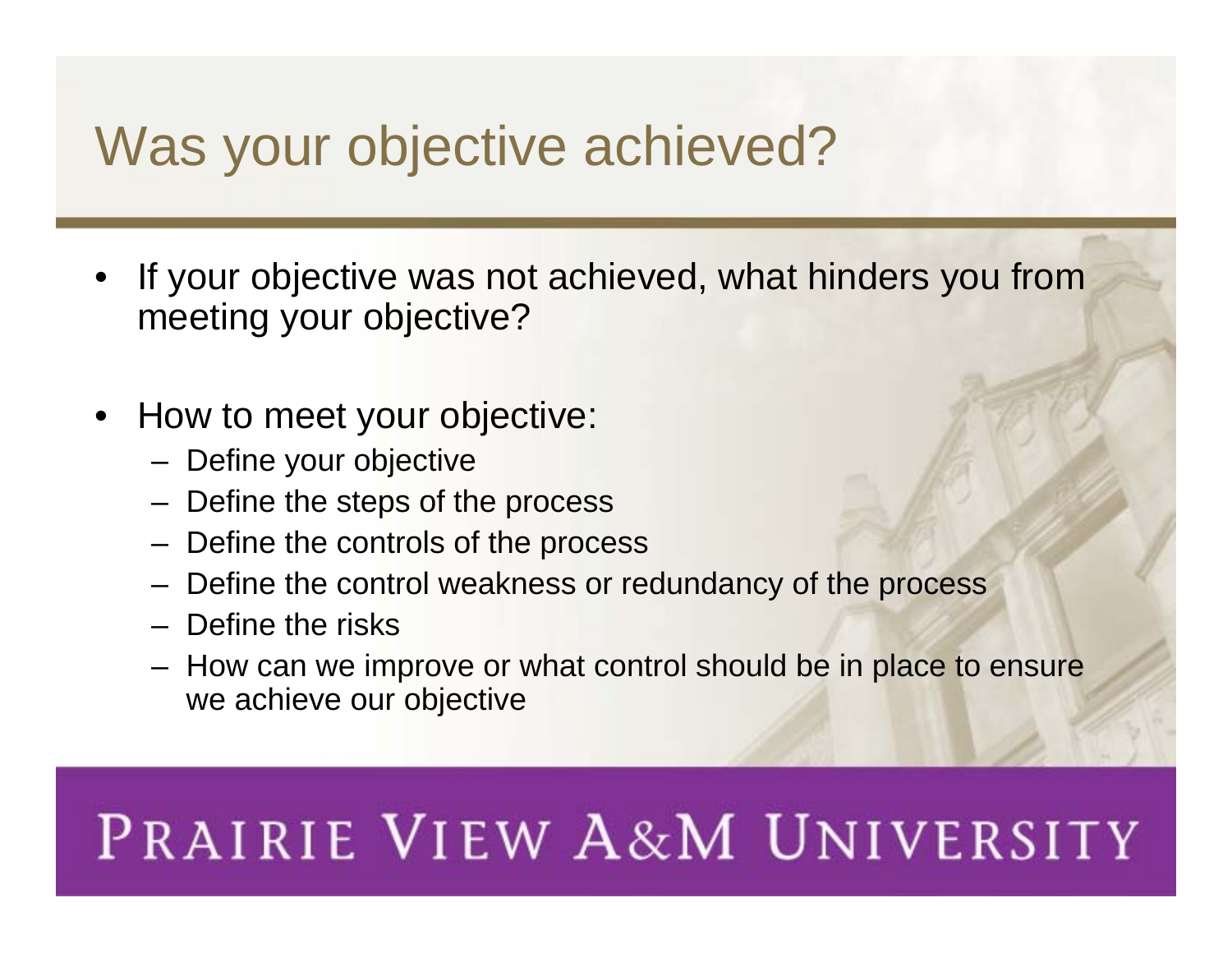#### Questions?